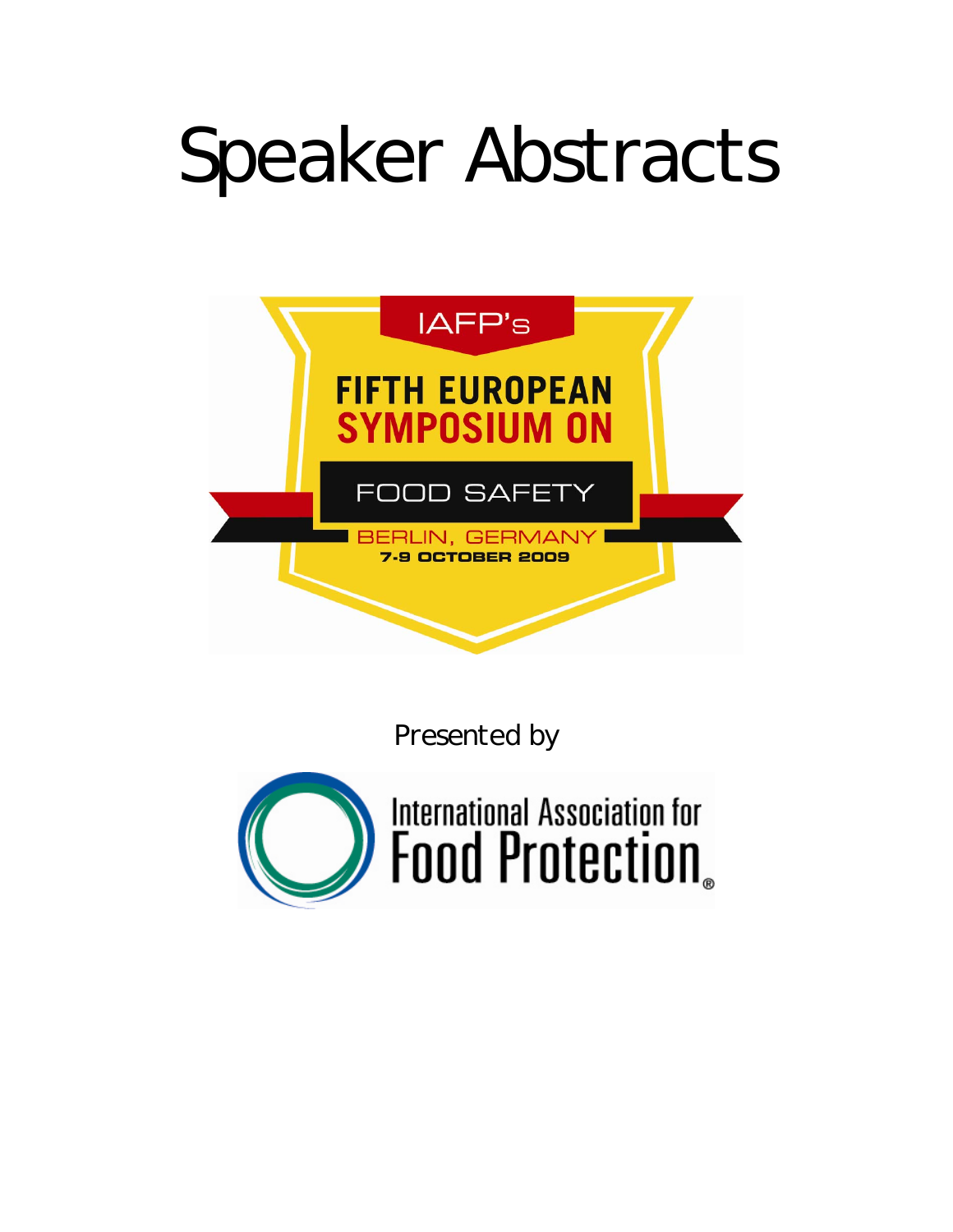## **Workshop1 -** *ComBase Sponsored* **Predictive Modelling: Principles and Tools**

Instructors*, Aline Metris and Jozsef Baranyi* 

The [www.combase.cc](http://www.combase.cc/) is an electronic hub for predictive microbiology resources, consisting the ComBase database and their browser as well as various predictive modelling software tools partly, based on the database, technical documents, training and support material and links to other relevant web sites. It is a product of the collaboration between the Food Standard Agency and the Institute of Food Research in the UK, the USDA Agricultural Research Service and its Eastern Regional Research Center from the United States and the University of Tasmania Food Safety Centre (FSC) in Australia. These partners and ComBase Associates as well as other collaborators worldwide have well-documented expertise in predictive modelling and committed to make food microbiology data and expertise available on the internet.

In the ComBase database, response data of foodborne microorganisms are recorded as a function of various environmental factors such as the temperature, pH and water activity. The database contains more than 40,000 records, such as growth or survival curves, for >30 organisms and for ca 20 food categories. The data can be browsed freely, in a fast and efficient manner. Some data are from the published literature while other data were produced specifically to create predictive models.

The hub provides modelling tools where the growth or survival of specific pathogens can be predicted in culture medium as a function of environmental factors. The predictions can be generated on the web site or the raw data can be downloaded and the user can generate their own model.

On this workshop we will investigate how to use a combination of the database and the modelling tools to predict the growth and survival of pathogens in food. We will also analyse the performance of the predictive models and the bias and accuracy associated to the predictions.

## **Workshop 2 -** *ILSI Europe Sponsored*  **Risk Assessment approaches to Setting Thermal Processing**

Introduction to ILSI Europe *Nico van Belzen* 

 The International Life Sciences Institute (ILSI) is a non-profit, worldwide foundation established in 1978 to advance the understanding of scientific issues relating to nutrition, food safety, toxicology, risk assessment, and the environment. By bringing together scientists from academia, government, industry, and the public sector, ILSI seeks a balanced approach to solving problems of common concern for the well being of the general public.

 ILSI Europe was established in 1986. It shares the values and mission of ILSI, but has its own membership and Board of Directors. ILSI Europe is funded primarily by its industry members, and partially by project grants from the European Commission (EC) RTD Frameworks.

 ILSI Europe works mainly in the areas of food safety and nutrition, currently managing over two dozen task forces and two EC-funded projects.

 The talk will introduce ILSI Europe, and briefly mention some of its work in food safety that is not addressed elsewhere in the meeting.

Introduction to the ILSI thermal processing activity *Andy Davies* 

 This ILSI activity is the latest of a series of successful projects undertaken by the ILSI Europe Risk Analysis in Microbiology Task Force (TF). The objectives of the TF are (i) to contribute to the development of a conceptual framework and an agreed terminology for microbiological risk assessment, and (ii) to develop and improve tools to manage safety hazards and risks in food production systems. For this activity, a group of experienced academics and industry experts have been brought together to demonstrate how risk-based concepts and risk assessment techniques can be used in the setting of thermal processes in food manufacturing. The group is developing an ILSI monograph that includes chapters on the history of thermal processing and the development of safe harbours and then describes modelling and risk based processes that allow us to challenge these safe harbours. These approaches and their impact on commercial processes and the full supply chain are described by reference to examples.

History of thermal process and development of safe harbours *Francois Bourdichon* 

 When setting thermal process criteria, a quantitative risk assessment is conducted by the food business operator to demonstrate the safety of its product when implementing effective process control – associated with defined performance criteria.

 Established heat treatment procedures were also addressing safety issues, but taking in consideration mainly technological, as well economical issues.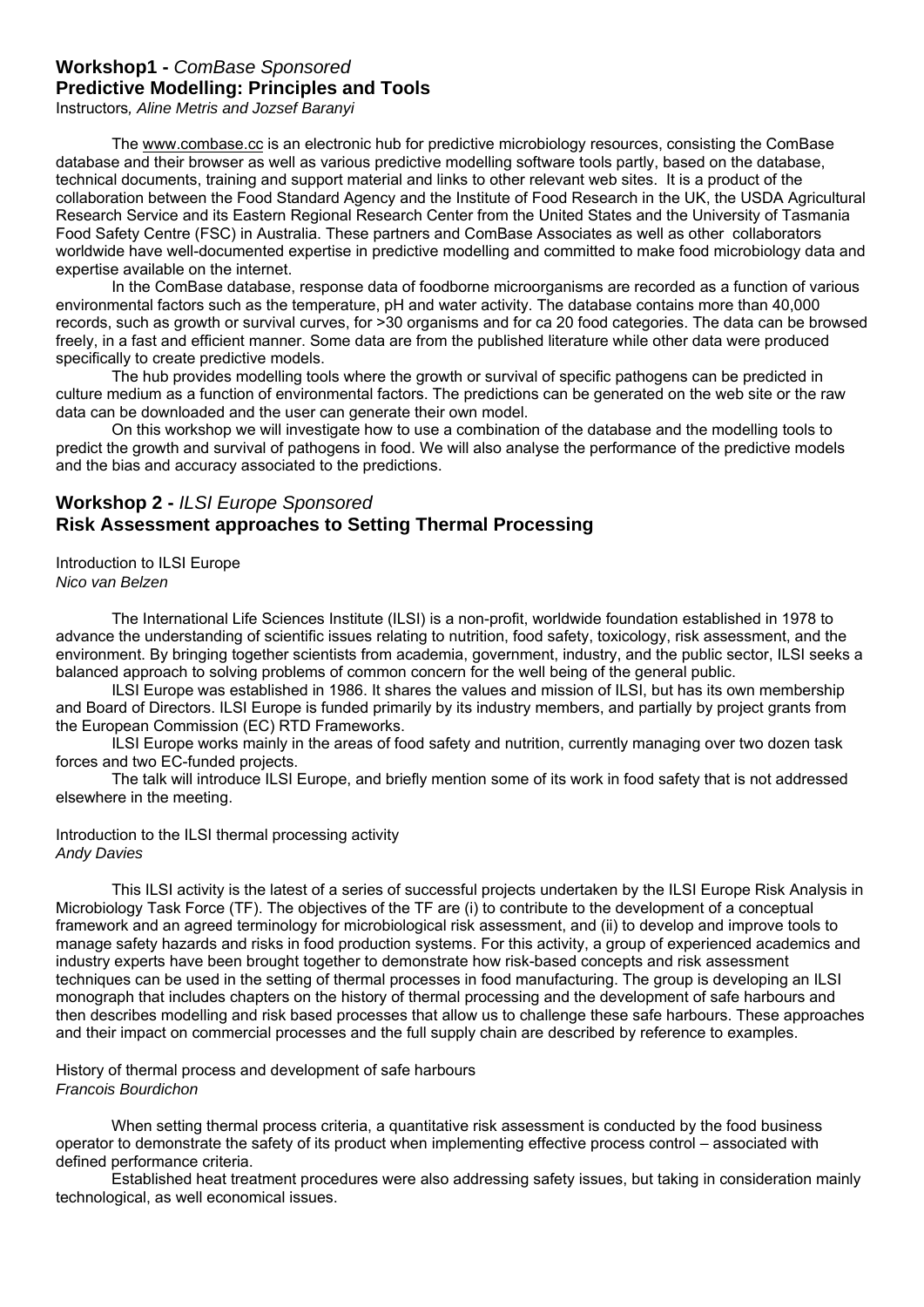Thermal processing procedures are still predominantly governed by these safe harbors, historically set generally recognized time/temperature combinations or reduction targets to provide "safe" food. Most currently used thermal processes are significantly 'fail-safe'. This can lead to greater quality deterioration than necessary.

 The origins of the choices made are sometimes lost. Time/temperature combinations widely accepted today were historically set taking into account at the time often limited available knowledge on the microbial hazard, its expected levels and its thermal resistance. They represent the inheritance we still rely on to develop performance standards for alternative thermal processes.

 Better risk characterization helps to define modified heat treatment scenarios, and eliminates the need of setting thermal processes based upon worst-case situation. The hurdle concept of food chain safety management provides now an acceptable degree of protection to the consumer, where heat process is not anymore the main critical point.

The place of thermal processing in a full chain approach *Mieke Uyttendaele* 

 Safe harbours in thermal processing focus on a single step in the supply chain. By understanding and adapting relevant factors that impact safety in the full chain, the processor has flexibility in management approaches to achieve the same objective. This concept can be illustrated with full chain Quantitative Microbiological Risk Assessments (QMRA) in which all factors impacting the safety objective, including the effect of thermal processing, are described. Although useful, full QMRAs are very labour and data intensive and would only be carried out to address complex or significant issues. A more streamlined approach that can be easily applied to a specific process or product has been proposed by the ICMSF (2002) summarized in the following equation: H0 - R +  $\leq$  FSO or PO. In the ICMSF equation the initial contamination (H0, logarithm of concentration) minus the sum of all the reductions (R, in decimal reductions) plus the sum of all the growth and/or recontamination (I, in log increase) should be lower than a set Food Safety Objective (FSO) or Performance Objective (PO). This approach can be also subdivided over different parts of a food chain. Examples of safe harbours set within the new food safety management context will be presented. Additional considerations while moving beyond current safe harbours using this approach will be discussed.

#### Quantification of microbial inactivation and examples *Jeanne-Marie Membre*

 In the context of risk assessment approaches for setting the thermal processes in food manufacturing, mathematical modelling is a tool to extract the information present in experimental data and to translate this information into a tangible format.

Basically, two types of models are used subsequently.

 Primary models describing the time-dependent course of microbial inactivation are applied. The simple and widely used model to describe bacterial inactivation is the first order model (log-linear effect of the time, introducing the D-value parameter).

 Secondary models describing the influence of temperature on the decimal reduction time are applied. Again, one of the simplest one (log-linear effect of the temperature, introducing the z-value parameter) is the most commonly used in industry.

Combining these two models lead to universal rules such as using a D<sub>ref</sub>-value of 0.21 min at 121.1°C and zvalue of 10°C for *C. botulinum* (A&B) for ambient stable, low-acid product.

 However, in some specific cases, for instance when the inactivation clearly deviates from a linear curvature, or when the food/heating menstruum properties impact on the decimal reduction time, more complex and resource intensive approaches based upon data and/or alternative models, are valuable.

Illustration of trade-off between needs and levels of complexity will be provided through examples.

Achieving the food safety objective with the thermal process *David Bresnahan* 

 Often one of the primary objectives of a food thermal process is to ensure the safety of the product over its shelf life. Different products have varying food safety objectives that are required to be achieved through the thermal process. Consistently delivering the food safety process offers challenges for some products. For other products there are opportunities for reducing the over-processing that sometimes results from conservative setting of process parameters. The challenges and opportunities in delivery the minimum food safety process will be discussed and examples given.

#### Validation and acceptance of thermal processes *Tim Jackson*

 One advantage of safe harbour processes is that they limit the validation efforts necessary by the processor to a confirmation that the processing parameters can be achieved in the industrial process. Where new or alternative thermal processes are developed, sufficient validation is needed to confirm, both for the food processor and the regulatory authority, that the process is sufficient to meet performance objectives.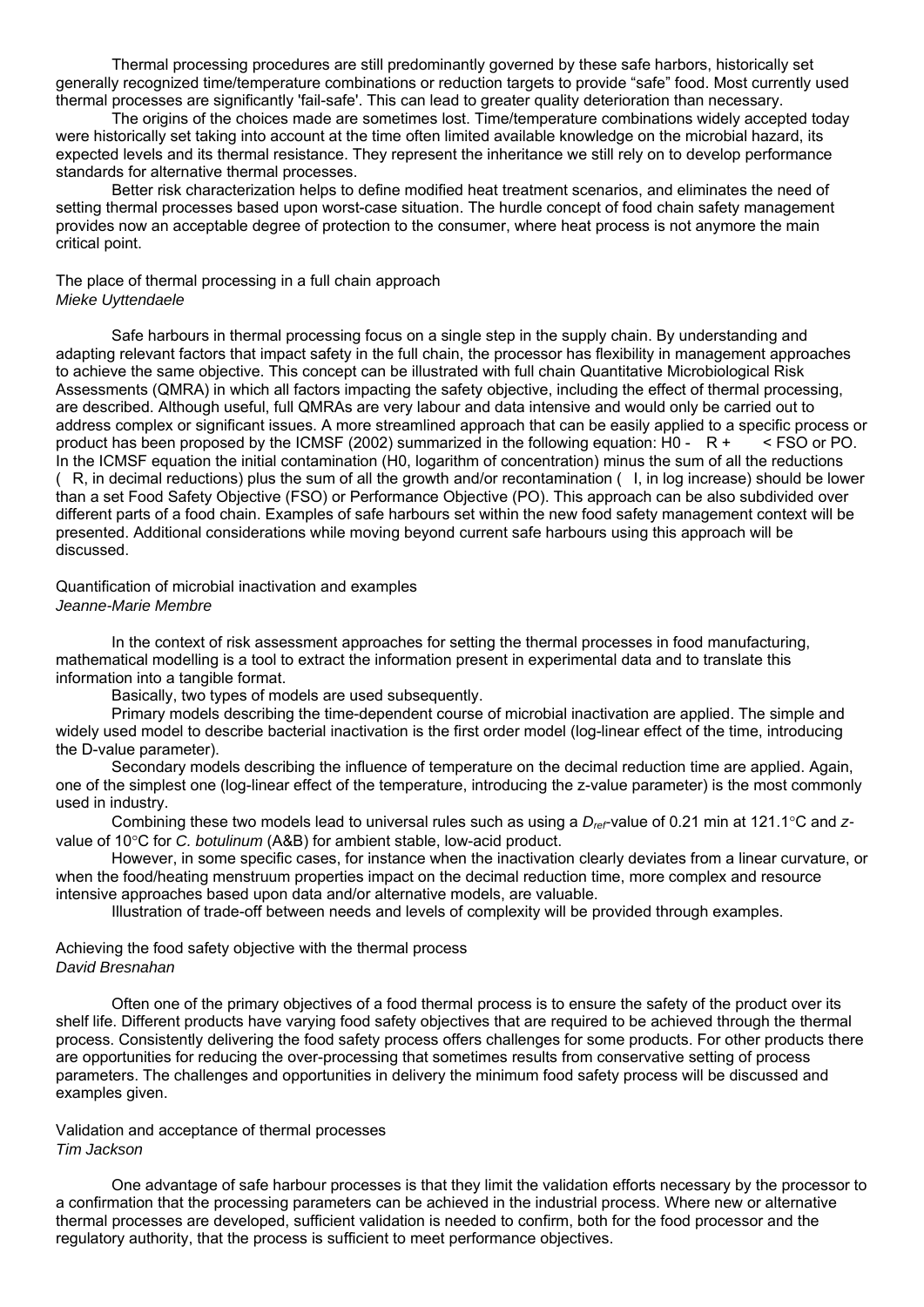#### **Seminar 1** *Cronobacter* **(***Enterobacter sakazakii***)**

Chairs*, Patrick Wall and Hilde Kruse* 

#### **Molecular detection methods for** *Cronobacter*

*Seamus Fanning* 

 Historically, the ancestry of the genus *Enterobacter* can best be described as nebulus and confusing. Currently, the genus *Enterobacter* comprises a large and heterogenous group of organisms within the Enterobacteriaceae family being accounted for by several distinct species.

*Enterobacter sakazakii* (*E. sakazakii*) is one of these species and the only recognised a food-borne pathogen. Following a taxonomic revision, a new genus, *Cronobacter,* was devised which is synonymous with *E. sakazakii. Cronobacter* consists of a least five distinct species and an additional genomospecies, *Cronobacter sakazakii* (*C.*  sakazakii), *C. dublinensis, C. malonaticus, C. muytjensii, C. turicensis and <i>C.* genomospecies I. A further three subspecies of *C. dublinensis* are also recognised.

 Correct identification of these organisms is important in order to improve our understanding of the broader epidemiology of the members of this new genus. In recent years there have been rapid improvements in the provision of microbiologically-based culture approaches to isolate and identify these organisms. A number of molecular identification methods have also been proposed, however, the recent recognition of multiple species that share less than 70% DNA-DNA similarity has important implications for the sensitivity and specificity of these methods.

 In this paper, some examples of the application of molecular-based detection strategies for the identification of *Cronobacter* will be presented. These will include protocols to identify the genus, using specific targets and the development of a molecular-based approach to define the various serotypes of *C. sakazakii.* The development of appropriate molecular methods will facilitate not only a rapid identification of an isolate, but in addition complement the more traditional microbiological-based methods.

#### **Best practice in powdered infant formula manufacturing facilities**

*Matthias Fischer* 

 *Cronobacter* spp. is an opportunistic pathogen which causes rare but severe infections in new born and preterm infants during the first weeks of life. Therefore *Cronobacter spp.* is mainly an issue in infant formula production. The bacterium has been moved in the focus of baby food industry within the recent years. The main approach is the improvement of manufacturing conditions to avoid the contamination powdered infant formula. This requires a detailed knowledge about the ecology and reservoirs of *Cronobacter spp.* These characteristics differ significantly from those of *Salmonella* spp. and therefore the required measures are different from the already established hygiene programs. *Cronobacter* is a ubiquitously occurring bacterium which can be seen in materials and vectors of nearly every origin. Also the niches of the bacterium differ from those of other Enterobacteriaceae. *Cronobacter* has been seen extremely dry resistant and can survive for long periods in powder production plants and in powders with low aw-values.

 Due to the epidemiology of the pathogen, *Cronobacter* is only a concern for infant formula manufactures, while the bacterium is non pathogenic for older children and adults. This is why a lot of raw material suppliers are completely unaware of the problem. The close relationship to suppliers and the assistance in the adaptation of production conditions to the requirements of infant formula manufacturers are a crucial part of the *Cronobacter* elimination strategy.

 The number of *Cronobacter* contaminations in powdered infant formula has been declined dramatically over the recent 5 years, nevertheless it is necessary to apply an integrated approach from the supply chain to the packing of the product to make *Cronobacter* contaminations of infant formula as rare as *Salmonella* contaminations are today.

#### **FAO/WHO risk assessments on** *Cronobacter* **spp. in powdered infant formula and follow-up formula**  *Sarah Cahill*

 *Cronobacter* spp. is one of the primary pathogens of concern in powdered formulae. Although its' identification as a pathogen of concern is relatively recent, the severity of the illness caused, particularly in neonates and infants less than two months of age, and the relatively high mortality rates, stimulated the international community to react quickly to facilitate the implementation of protective and preventive actions to minimize the exposure of infants and young children to this hazard. Such actions include the adoption of *a Code of Hygienic Practice for Powdered Formulae for Infants and Young Children* by the Codex Alimentarius Commission, and the development of *Guidelines*  for the Safe Preparation, Storage and Handling of Powdered Infant Formula by WHO and FAO. The availability of a sound scientific foundation was critical to their development. FAO and WHO facilitated a process of expert consultation and risk assessment with the aim of converting the knowledge and information available from scientists, regulators, the medical profession, care providers, industry and others into scientific advice for risk managers, both at the international and national levels. The role of both producer and end-user in managing the risks associated with *Cronobacter* spp. must be highlighted. An important output of the FAO/WHO work was the development of a webbased user-friendly risk assessment model. This allows users to compare the impact of a range of risk management options, for example the application of different sampling plans at the end of production, and practices that could be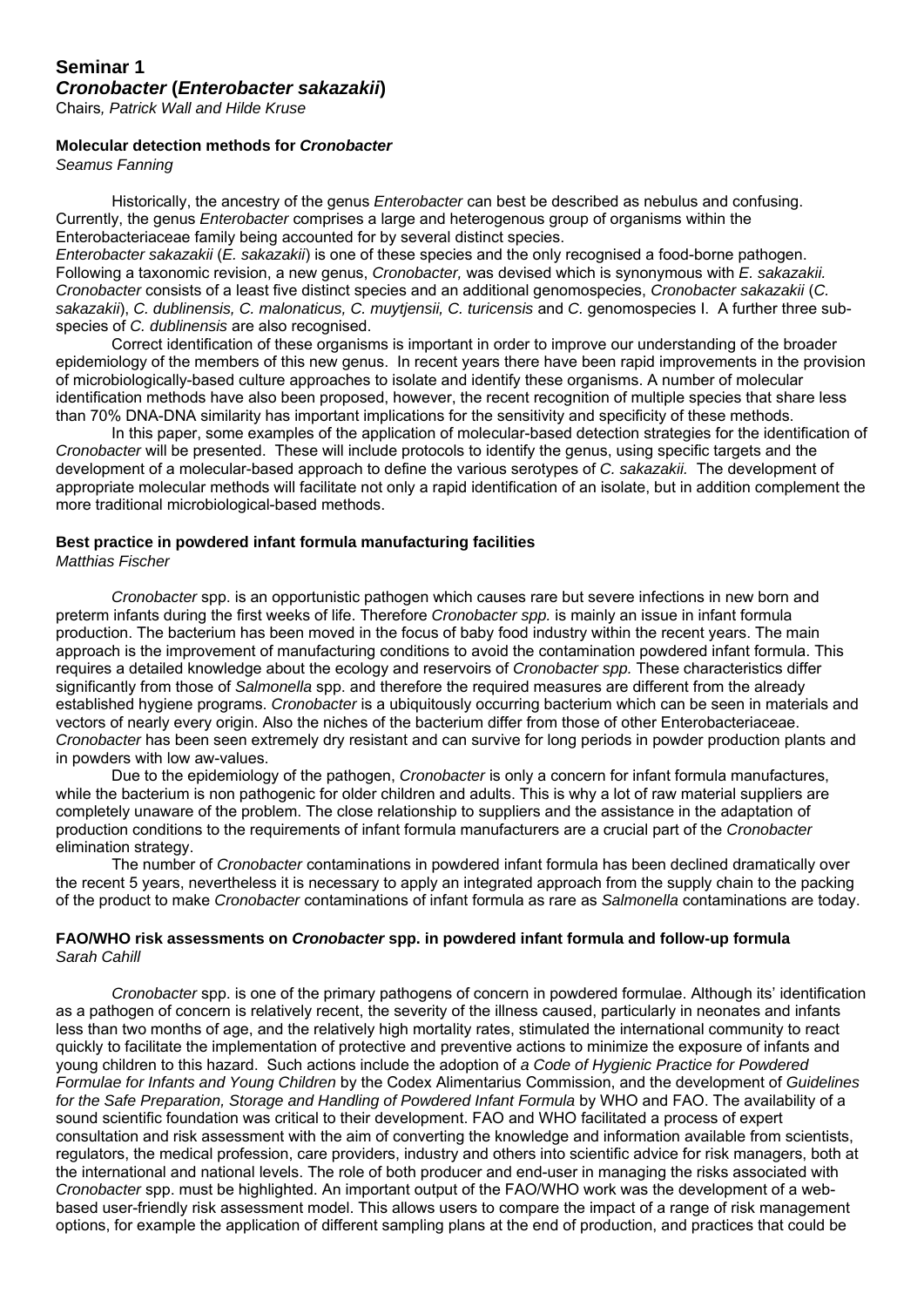employed in the preparation and use of powdered formulae such as reconstitution temperature and cooling and storage conditions. The output is provided in terms of relative risk reduction and product loss. Such a tool aims to make risk assessment more accessible as a decision support tool to risk managers.

#### **Communicating the safe PIF message**

*Cliodhna Foley-Nolan*

 A number of outbreaks have been traced to contaminated powdered infant formula (PIF) milk. This association is established and the presence of *Cronobacter* in PIF products "constitutes a considerable risk if conditions after reconstitution permit multiplication". *Cronobacter* ranks with *Salmonella* as organisms of "greatest concern" in PIF based on an EFSA risk assessment (2004). However, because the quality of production of PIF products is so high there is a considerable challenge in communicating the core messages related to the safe use of PIF.

 This presentation describes the work undertaken in Ireland, informed by neonatal epidemiologic data, to communicate the safe PIF message.

 Trends in birth rate, prematurity/ gestational age, maternal age, birth weight and social indicators were reviewed. In addition, breastfeeding rates and duration related to maternal age and social class were described. This information underpinned the approach taken to communication.

 Using technical guidance (Information relevant to the development of Guidance Material for the Safe Feeding of Reconstituted Powdered Infant Formula, Food Safety Authority of Ireland 2007), multidisciplinary multiagency group devised safe, clear, practical information for the general public. Three core messages were identified: PIF is not sterile; use water at > 70 degrees and "30 Minute" cooled boiled water rule.

 End user qualitative research and testing identified specific wording and practical issue and these were addressed in the final booklet and fridge poster.

## **Seminar 2 Methods and Method Validation**

Chair, *Stefano Colombo*

#### **Overview of standard methods development of ISO and CEN**

*Alexandre Leclercq* 

Numerous microbiological methods for detection and enumeration of microorganisms in food have been developed and are extensively used worldwide in routine. However, the development of international trade and the linked food safety and the requirement for quality assurance in laboratories have stressed the need for harmonisation of these methods. That's why standardisation has been established at European level (European Committee for Standardisation: Cen) and International level (International organisation for Standardisation: ISO).

Recently, ISO standard about microbiological examinations have been revised to take into account new technologies and microorganisms. New fields of microbiology of food or the food chain have been investigated by standardization:

- Microrganisms and their toxins: Enumeration and serotyping of *Salmonella* spp., Virus (Norovirus and Hepatitis A), parasites (*Trichinella*), fungi according to water activity of products, *Bacillus anthracis, Clostridium botulinum, Alicyclobacillus acidoterrestris, Bifidobacteria, E. coli* STEC non O157, *Cronobacter* spp., enterotoxins of *Bacillus cereus* and *Staphylococcus aureus*, contaminants in starter culture and probiotics;
- Quality assurance of analysis: Proficiency testing, measurement uncertainty, rules for immunological methods, performance characteristics of molecular methods and culture media, description of sampling techniques; New samples from primary production stage, and
- 
- New technologies (real-time PCR, DNA biochips, chromogenic media, etc.). Moreover, European Commission (EC) investigated a mandate to CEN to validate the 15 principal reference methods of food microbiology used in EC regulations.

Finally, the revision of the standard EN ISO 16140 for validation of alternative methods with an active link with AOAC and the development of standards only based on expected performance of the method without its description, open a new area without limits for adaptation of standardization to rapid evolution of microbiology of the food chain.

#### **AOAC versus ISO validations – commonalities and differences**

*Michele Smoot* 

ISO methods are commonly considered as the "world golden standard" to which food microbiology laboratories refer for their testing activity. However, there are at many national entities and organizations publishing analytical methods locally recognized as standard methods. The existence of multiple methods for the same target analytes poses the problem of mutual acknowledgement based on method equivalence.

 Internationally recognized standard methods and validated methods are needed for enforcement of regulations, global trade, laboratory accreditation and related testing services. Since the publication of the ISO16140 (2003) and of the AOAC Guidelines (1999 and 2002) on the validation of microbiological methods, both organizations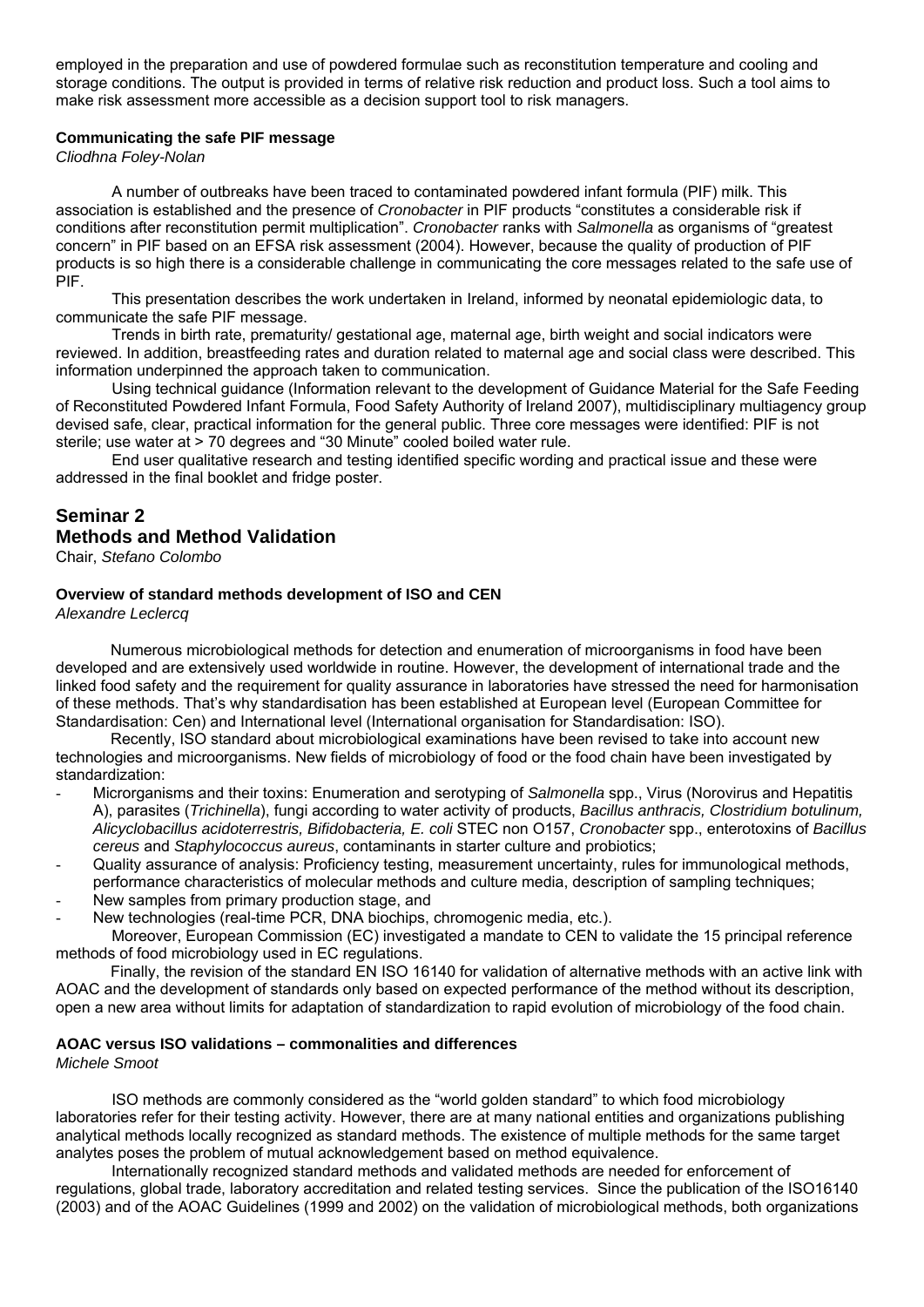have engaged in joint development of revised standards and great efforts have been made to provide mutually recognized harmonized validation protocols, bringing benefit to all stakeholders.

 However, commonalities and differences exist between the ISO and AOAC validation protocols, the requirements of which still need harmonizing. Such differences include for instance:

-the design of the precollaborative and collaborative studies, known as "method comparison";

-the number and types of food matrices for which the validation will be obtained;

-the number and type of strains used to spike the tested samples;

-the levels of inoculation of spiked samples and the number of replicates per level of inoculation;

-the quantity of uninoculated replicates;

-the total number of data points to collected at the end of the study.

Last but not least, the reference methods used to describe method equivalence today are not the same: FDA/BAM, AOAC, ISO,...

 The equivalence of microbiological methods can be demonstrated by means of a validation process which represents a complex, arduous and costly undertaking. This has led microbiological experts to review the ISO16140 to develop new standards only based on expected method performances rather than method comparison, thus drawing a new path to method standardization.

#### **Advancement in method validation standard (ISO16140)**

*Paul in't Veld* 

 The ISO 16140 was published in 2003 after ca 10 years of discussion. This standard describes the procedure for the validation of proprietary methods against international standards. Separate procedures are described for the validation of quantitative and qualitative methods. This standard proved to be quite successful which is demonstrated by the number of methods that have been validated according to this standard and certified by a third party (e.g., Afnor, Microval). Besides being used for the validation of proprietary methods this standard was also used as a basis for other kinds of validation studies such as single laboratory validation. Unfortunately, some parts of this standard are quite difficult to interpret and there of no clear objective criteria for acceptance of the alternative (proprietary) method. In 2006, it was therefore decided by ISO TC34/SC9 to start up the revision of this standard already 3 years after the official publication. For this revision, WG3 of ISO TC34/SC9 was created. The purpose of this group is to revise the current standard and to extent the applicability of this standard. Several project groups are formed for the different types of validation such as single lab validation, validation of standard methods, method verification, validation with a limited number of laboratories. In this presentation the ideas of the different project groups and the objectives of the different types of validation will be presented.

 It is expected that the revised protocol for the validation of proprietary methods will be available in ca 3 years time. The other types of validation will be published after that.

#### **From local to EU regulation: adapting to a rapidly changing regulatory environment – the Polish model**  *Krzystof Kwiatek*

 In pre-accession period (1996 – 2003) the EU food law was progressively implemented, which was one of the conditions of Poland accession to the European Union structures. The integral parts of implemented methodology of official control were laboratory analyses. In the scope of laboratory analysis many changes were done, which consist in: introducing into food and feed analyses internationals (ISO) and European (EN) norms, validations and accreditations of methods. The National Reference Laboratories were established in the range of food and feed analysis, which started regularly cooperate with adequate Community Reference Laboratories (CRL). It ensured implementation into practise the European analysis methods and permanent participation in proficiency tastings. The restructuring and modernization of laboratory centres of Sanitary and Veterinary Inspections were done by contribution and finance support of European Union. As a good example of the great UE support can be National Veterinary Research Institute and a new laboratories recently built in it. Which allowed increasing credibility of achieved analyses results and food safety, moreover free trade of products was secured. It is now seem as rapid increase of the food products production and export in Poland. According to a new report "Processed Food Market in Poland Outlook 2012" by RNCOS: "Poland has one of the most dynamic food processing industries in East Europe. Presence of large number of enterprise involved in processing of food products, availability of domestic and imported raw material and Poland's accession into the EU has given a new dimension to the food processing business in Poland." Also, Poland's EU accession boosted exports from the country's food processing industry - meat and dairy sectors - mainly to EU countries and as to new markets in Asia. The expectation is that this trend will carry through in the coming years. The most important sectors of the food processing industry in Poland are meat, dairy, and alcohol, followed by confectionery and food concentrates.

## **Keynote Address**

**Microbial Risk Assessment: Old and New Challenges**  *Bernd Appel***, German Federal Institute of Risk Assessment** 

*No abstract*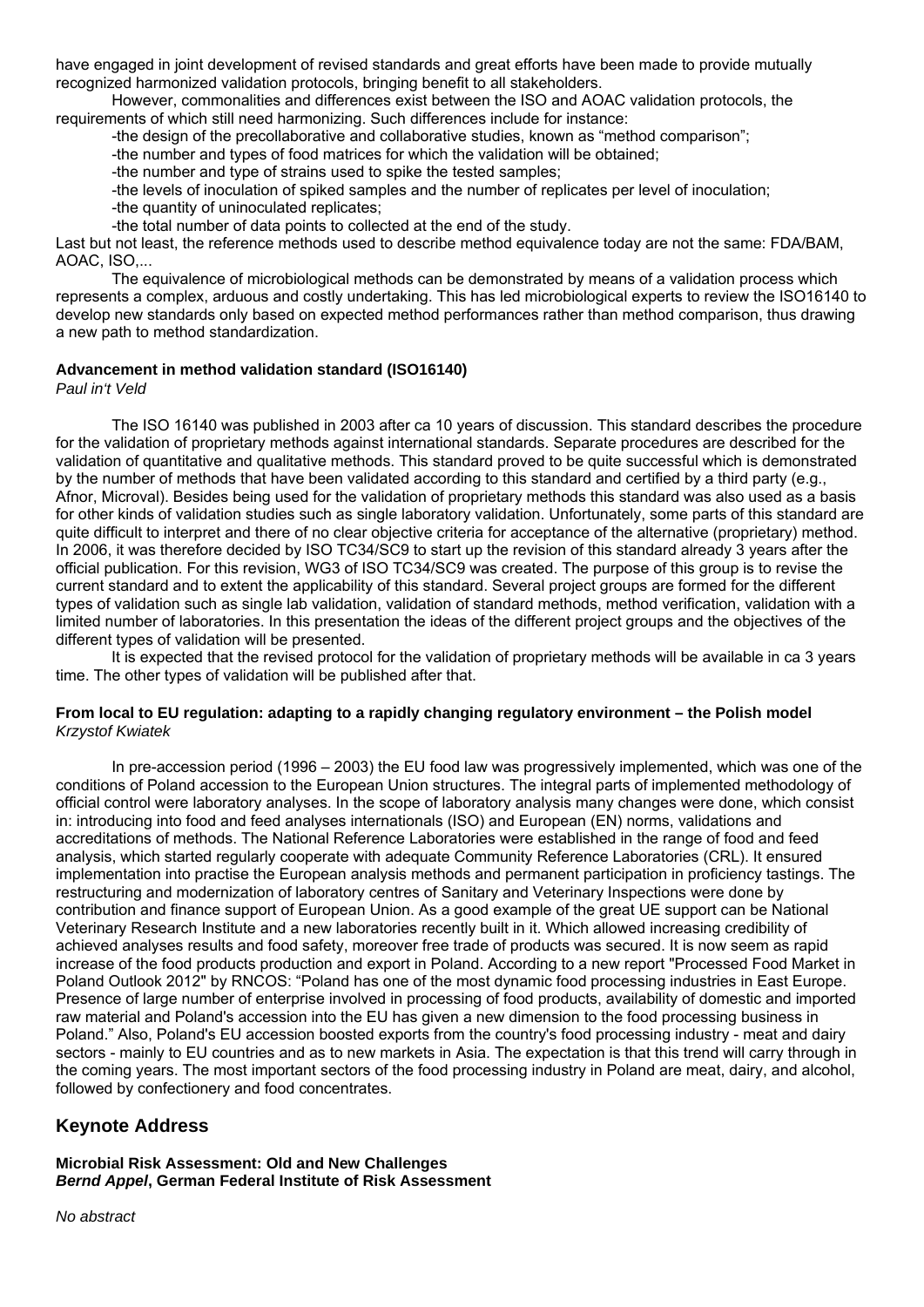## **Plenary Session 1**

Chair, *Sarah Cahill* 

#### **Food Safety in Germany**

*Eberhard Haunhorst*, Lower Saxony State Office for Consumer Protection and Food Safety

 Food control and tasks of public veterinary control are regulated according to the act 882/2004 within the European Union. As a result of the federal structures of Germany the accomplishment of all official controls is within the responsibility of the 16 German Federal Land "German Länder". The implementation according to the act 882 will be descriped within the lecture.

 Heterogeneous and federal structures exacerbate partly a risk oriented surveillance and analysis. The food safety through official controls can be ensured only by comprehensive networking and agreements of corporate standards.

 Within the European Union, federal structures exacerbate the conversion of the generically aims for consumer protection and food safety.

 Federal built-on countries will have to deal with the question if consistent and tight organizational structures are better able to fulfill the tasks and responsibilities of consumer protection and food control also against the background of curt finacial funds

#### **The Safety of Imported Foods – EU Perspective**

*Wolf Maier*, European Commission Delegation

*No abstract* 

## **Plenary Session 2**

Chair, *Michele Storrs*

#### **Food Safety in the European Union: ECDC's Role in Tracking the Burden of Disease and Trends** *Andrea Ammon,* **ECDC**

#### *No abstract*

## **The Irish Dioxin Crisis: Six Days that Shook the Nation**

*Wayne Anderson*, Food Safety Authority of Ireland

 In December 2008 the Irish food sector faced a major food crisis that had public health, political and economic consequences. All pork products produced from animals slaughtered In Ireland between 1<sup>st</sup> September and 6<sup>th</sup> December 2008 were recalled from both the domestic and international markets; the largest recall of foods in the history of the State. The reason for this recall was the finding that some pork products were contaminated with dioxins and dioxin-like polychlorinated biphenyls at levels up to 200 times the legal limit. This resulted from the consumption of animal feed that was contaminated with a specific dioxin congener profile that suggested the source was transformer oil. Swift action taken by the Irish authorities saw the removal of contaminated products from the market and within six days these were replaced with safe products. Faced with this crisis of an unprecedented scale the Irish food safety control programme worked and the country was back in business in less than one week. This presentation will discuss how the initial contamination was discovered, the actions taken and challenges faced by the Irish authorities in dealing with this national food crisis.

## **S1 -** *Salmonella* **and Low-moisture Foods**

Chair, *Peter McClure*

#### **Vulnerability and control options in the chocolate supply chain**  *Jeff Banks*

 As one of the biggest players in the global confectionery space, Cadbury has worldwide sourcing, manufacturing and markets. In 2006, the company was impacted by a contamination event in one UK manufacturing site that lead to a review and improvement programme for the global business. The specific elements of vulnerability will be shared as well as the steps taken to build a robust quality management platform that focused on managing risk towards growing a food safety culture within the business.

 The presentation will focus on how vulnerability exists in systems, conditions, accountability and behaviours at all levels in an organisation. It will examine the events leading up to a site-specific problem that caused \$50,000,000 worth of cost. The sporadic occurrence of a rare *Salmonella* Montevideo in dry chocolate crumb that entered a dry chocolate ingredient through a tiny hole in a pipe intermittently leaked will be examined and the root causes and learnings, discussed.

 The recovery path will be presented with useful pointers for others both in the confectionery and other food segments who may be embarking on a similar path, of who wish to make a step-wise improvement in food safety systems in their businesses.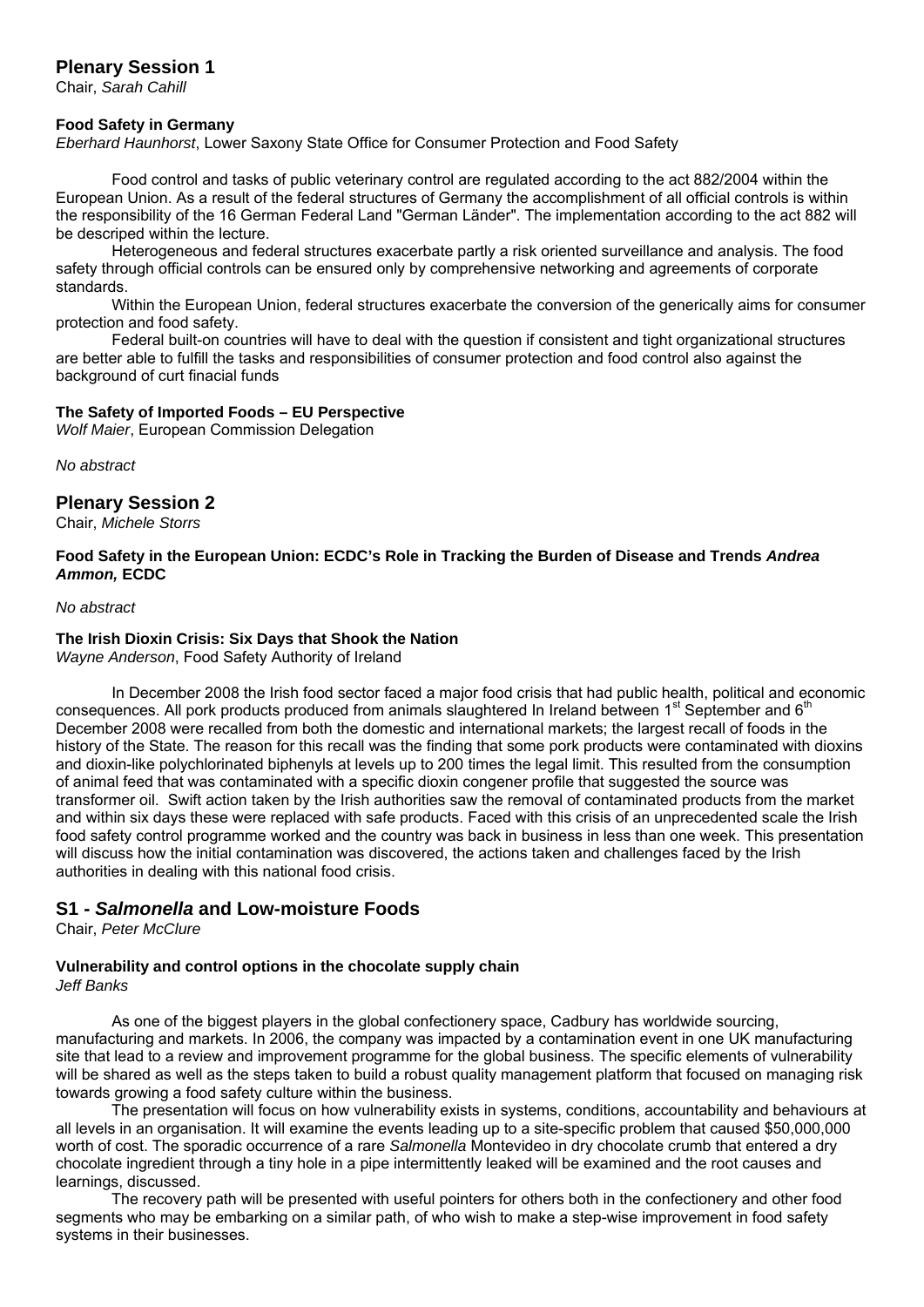#### **Control of** *Salmonella* **in peanuts and peanut products**  *Paul Hall*

 Peanuts and peanut products are big business in North America. In the United States over 1.2 million acres of farmland are devoted to peanut cultivation. Peanut butter is about a billion dollar per year business in the US alone and about 50% of the U.S. peanut crop is used for peanut butter production. The value of US worldwide peanut exports was about \$210MM in 2007. Peanuts, as with most raw agricultural commodities, can be contaminated with salmonellae and over the past 15 years there have been a number of salmonellosis outbreaks around the world linked to the consumption of peanut products. Many peanut products such as peanut butter are made from peanuts that have been subjected to a lethality step such as roasting. Contamination of these products with *Salmonella* is primarily through recontamination after the lethality step. The low water activity in peanuts and most peanut products precludes the growth of *Salmonella*, but the pathogen can survive for long periods of time in these products. Control of *Salmonella* in these products is dependent upon a number of factors including effective separation of raw product and finished product including physical separation, control of traffic flow (both people and materials), and effective dry cleaning procedures, among others. It is critical that manufacturers and processors invest in infrastructure to ensure that equipment and the associated physical surroundings are designed to prevent product recontamination. It is imperative that manufacturers have a strong, aggressive Pathogen Environmental Monitoring (PEM) program in place targeting *Salmonella* control in order to identify problem areas and to ensure that actions are effective.

#### **Validation of industrial processes with respect to food safety**  *Anett Winkler*

 Although low-moisture food products do not support growth of *Salmonella*, they've been involved in several outbreaks related to that pathogen. Epidemiological investigations found a low infective dose, i.e. very low numbers of *Salmonella* in those foods caused illness. Investigations, where the *Salmonella* contaminated the products, concluded that raw agricultural materials (like nuts and seeds) used in production are a source. In conjunction with findings of an increased heat resistance of *Salmonella* in low moisture foods many industrial processes have been / are being reviewed with respect to their effectiveness to control this microbial hazard. However, apart from some very specific guidance documents there are not many information available of how to do that. In order to validate that effectiveness, first, necessary processing parameters have to be defined to fulfill the required purpose. Due to the generally low contamination level found in low-moisture foods, naturally contaminated materials cannot be used to establish processing parameters. The use of artificially contaminated materials needs careful consideration with respect to contamination levels, adaptation of *Salmonella* to the respective environment, as well as the strains of *Salmonella* chosen for the studies. Further thoughts are given to the process itself - and the determination of the critical process parameters in order to control that hazard. Once all those conditions and parameters are established, the next step would be the validation of the industrial process itself. Up to now, there are two main approaches generally used: one is using the scientifically (laboratory) defined conditions to validate the process by the parameters defined as critical, the other approach uses so called "surrogate" microorganisms and monitors their behavior in the industrial process environment. The advantages and disadvantages of both approaches will be discussed in the presentation.

## **S2 - Chemical Contaminants in Foods**

*ILSI Europe Sponsored* Chair, *Ib Knudsen*

#### **Emerging issues in chemical contaminants – historical issues, current and future topics**  *Benoit Schilter*

 With the advancement of science, significant developments have been achieved on various sensorial, safety and nutritional attributes of food. Parallel to this evolution, food has also been found to be a source of public health problems. Illnesses may be caused by infectious (microbiological) or toxic (chemical) agents entering the body during the ingestion of contaminated food or water. Because of the globalization of food trade, intensive agriculture and environmental pollution, this hidden aspect of food quality has become an increasing concern for consumers, regulatory authorities and food industry. In the presentation, a brief historical background will be provided on chemical versus microbiological food safety evaluation. Then, examples of new challenges to be faced in chemical safety, such as dealing with chemicals for which no adequate toxicological information is available, or the assessment and management of process-related contaminants and food adulterants will be discussed. Other significant challenges in the chemical area are on risk assessment basic principles such as on the evaluation of the risk associated with genotoxic carcinogens and on the consideration of both risks and benefits in a single integrated assessment.

#### **Overview of heat processing contaminants in food – a case study on 3-MCPD esters**  *Ib Knudsen*

 3-Monochloropropane-1,2-diol (3-MCPD) and other chloropropanols such as 2-monochloropropane-1,3-diol (2-MCPD) have for a long time been known as contaminants in various foods like liquid seasoning and bakery goods.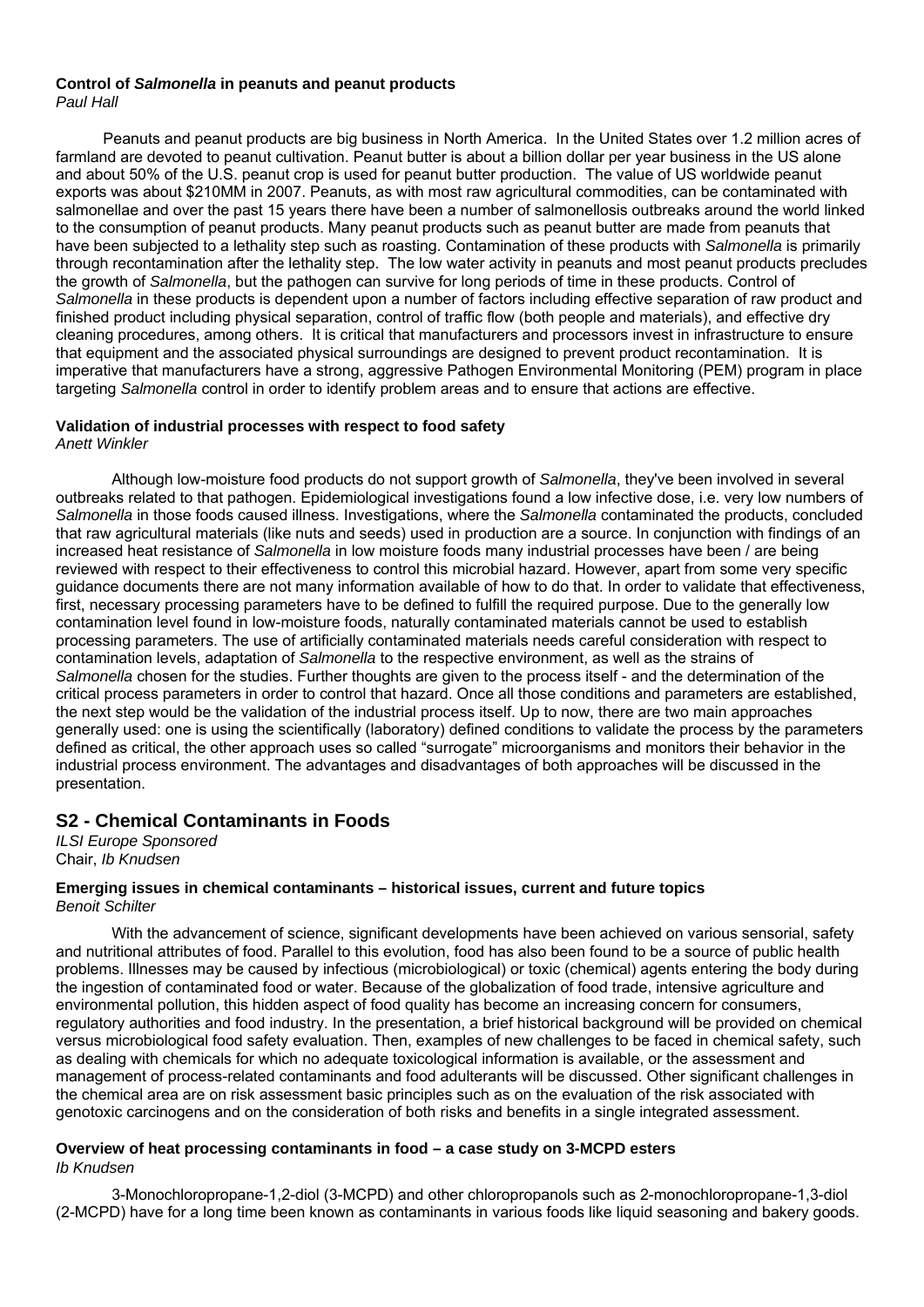In 2001, SCF derived a Tolerable Daily Intake (TDI) for 3-MCPD at 2 ug/kg bw and in 2002 JECFA established a Provisional Maximal Tolerable Daily Intake (PMTDI) for 3-MCPD, also at 2  $\mu$ g/kg bw.

 Recently the findings of fatty acid esters of 3-MCPD have been reported in various types of foods and food ingredients, especially vegetable oils. Although there is no evidence to suggest any adverse effects from 3-MCPD esters in food, an indirect toxicological concern is raised by the potential release of free 3-MCPD through the action of gut lipases. Exposures up to 20 fold the TDI of 3-MCPD have been estimated from infant formulae.

 The health significance of dietary MCPD esters is complex and warrants in depth scientific investigations, which need to be defined. With this purpose in mind ILSI Europe in cooperation with the European Commission and the European Food Safety Authority organised a workshop on the 5-6 February 2009 in Brussels.

The presentation will summarize the main outcomes of this workshop as well as the direct follow-up plans.

#### **Risk-benefit assessment of heat processing contaminants – example of acrylamide**  *Jeljer Hoekstra*

 Some foods or food substances can exert both beneficial and adverse health effects. The risks and benefits need to be balanced. Within the EU-FP6 project BRAFO a methodology is developed to perform a benefit-risk assessment. The method consists of a tiered approach that stops as soon as the risk-benefit question is sufficiently answered. The method start with framing the question, then follow 4 tiers in which the risks and benefits are identified and characterized and eventually benefits and risks are expressed in a common health metrics and compared.

## **S3 - Round Table – Dealing with Global Regulations, The** *Listeria* **Case**

Chairs, *Michael Brodsky and Ciaran Conway*

#### **Increased cases of Listerosis in the EU**

*Alexandre Leclercq* 

*No abstract*

## **S4 - Food Packaging Safety and Emerging Issues**

Chair, *Benoit Schilter*

## **Novel food packaging technologies and emerging safety issues**

*Natalie Gontard* 

 The presentation will focus on safety issues arising from speculative but reasonable hypothesis on food packaging technologies development scenarios.

R&D efforts were in the last decades mainly dedicated to the huge development of convenient versatile petrochemical plastics, related additives, recycling processes and safety assessment. Future packaging will have to respond to the evolution of societal needs and concerns in term of health, quality, environment, cost, sustainability, worldwide raw materials availability, information etc. It could be anticipated that concepts such as in-package food treatments, active, intelligent, bio-based, biodegradable, nano-structured materials etc. will develop. More complex food/packaging interactions could be anticipated e.g. for biodegradable materials because of their sensitivity and variability, active and intelligent systems because of the complexity of reactive substances and reaction products, nanotech based materials because of the gap of knowledge to fill in potential migration. To cope with these emerging issues, specific analytical and toxicological skills should be developed. Examples will be briefly presented and analyzed.

#### **Mycotoxins and recent legislations**

*Simon Edwards* 

 Mycotoxins are fungal metabolites that are toxic to animals at low concentrations. Mycotoxins cover a diverse range of chemistry and can result in a diverse range of clinical symptoms. Mycotoxins are routinely present within animal feed and human foodstuffs at sub-clinical concentrations but there presence at clinical concentrations is rare, particularly in developed countries. Within the European Union the general principal is to set guideline limits for mycotoxins in animal feed and legislative limits for mycotoxins in food. The most potentially harmful mycotoxins present within the human diet are aflatoxin and ochratoxin. These mycotoxins are genotoxic carcinogens and very low legal limits exist based on the ALARA (As Low As Reasonable Achievable) principle. More recently European legislation has been introduced or will be introduced in the near future for a number of fusarium mycotoxins. These mycotoxins are produced as a result of fungal diseases within field crops of cereals. These mycotoxins are less toxic than aflatoxin and ochratoxin and they are difficult to control as the disease is largely dependent on weather. The introduction of this legislation has had a large cost to the European cereal industry and yet may have had no benefit to the consumer. In fact, as the mycotoxin load is greater within high fibre/wholegrain products, the impact of legislation may have increased the cost and reduced the availability of high fibre/wholegrain products, which are acknowledged as beneficial within our diet. There is a need for a holistic cost/benefit analysis of mycotoxin legislation.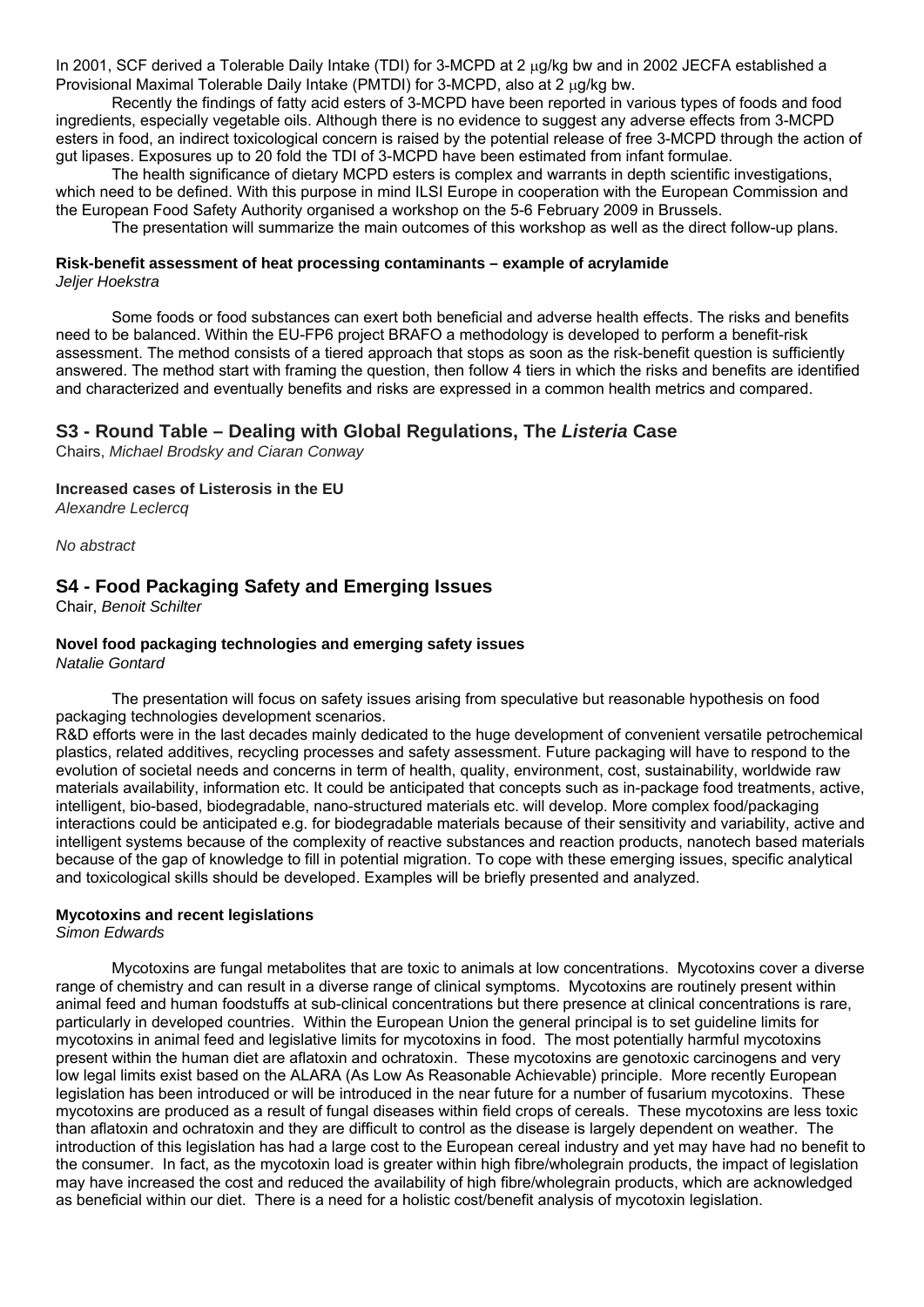## **S5- Water Quality and its Relation to Food Quality and Safety**

*ILSI Europe Sponsored*  Chairs, *Michele Storrs and Fabrice Peladan*

#### **The significance of water in food production, processing, and preparation**

*Mieke Uyttendaele,* Professor, Ghent University

 It has become apparent that the design and operation of food supply chains is increasingly the subject of strict control measures with respect to management of food safety. In addition food companies are subject to more stringent environmental regulations. In this framework the focus is increasing on the use of water in the food industry and its potential as a vehicle for microbial contamination. Water is important in food production, processing and preparation. Water is used at primary production e.g., for irrigation but also in processing e.g. for washing and cooling purposes or it might be considered as an ingredient. Especially since the use of tap water is under pressure because of cost and sustainability concerns, other water sources such as rainwater and recuperated process water are being applied. This creates difficulties and new challenges in food safety control. This will be exemplified with some case studies.

 Little specific information in quality assurance standards and guidelines on the practical implementation of "Good Practices" for use of water in the food supply chain. If standards are set for water they are usually worked out on an ad hoc basis, based upon a risk profile. They may differ considerably dependent upon the exact function of "water" used in the food supply chain and the type of food industry. Some examples will be given with regard to the development of defined and specific (national) recommendations on the use of water in food processing as worked out by some industry associations

#### **Emerging water quality issues which may have substantial impact on food safety**  *Lee-Ann Jaykus*

Water quality (and availability) invariably impact food safety. Several common themes underlay this statement. The first is our continued need to assure the absence of fecal contamination (animal or human) and adequate disinfection of all water sources used in food production, processing, and handling. Since water is a critical component at all phases of the farm-to-fork continuum, availability to high quality water is necessary to grow, clean, process and prepare food. Finally, for some products (fisheries), the aquatic environment is the production environment itself. In all cases, failure to provide an adequate source of safe water can result in contaminated food, and in some ways, waterborne disease is foodborne disease, and vice versa. In this presentation, we will discuss emerging issues which threaten water quality and availability as they impact food safety. Using specific examples, we will first identify the means by which contaminated water results in contamination of food products. We will then discuss factors which will likely impact the assurance of an ample quantity of high quality water in the future, including the effects of global climate change and the need for international harmonization of water quality standards, including alternative microbiological indicators. Differences in resources and priorities across the globe make assurance of safe and abundant water a complex endeavour but one for which immediate dialog is imperative.

## **S6 - Novel Processing Technologies and Food Safety**

Chairs, *Helmut Steinkamp and Dietrich Knorr*

#### **Novel technologies and legislation**

*Chris Jones* 

 The novel food regulation (EC) 258/97 applies to any food or food ingredient that has not been consumed to a significant degree in the EU prior to 15 May 1997. This regulation requires that all novel foods undergo a comprehensive safety evaluation before they can be legally sold anywhere in the EU. This regulation also requires that foods produced using a new production process not used in the EU prior to the same date also undergo a premarket safety assessment.

 In the UK, the Food Standards Agency is responsible for novel foods, and since 1997 has carried out more novel food assessments than most other Member States. This presentation will deal with the regulatory requirements for novel foods and technologies and offer an insight as to how to submit an application.

# **Examples of novel technologies, high pressure and pulsed electric fields**

*Stefan Toepfl* 

 During food processing chemical, biological and physical mechanisms are used. At present mainly thermal energy is used for food preservation, but in addition to temperature also the impact of other driving forces such as electric or magnetic fields or pressure can be utilized. Techniques, where temperature is not the major principle of action are considered as non-thermal.

 Pressure can be applied for preservation of heat sensitive premium products in a final package. At present 130 industrial installations are in use. Dependent on processing conditions an inactivation of pathogenic and spoilage microorganisms, enzymes, viruses and spores can be obtained. The impact of pressure on biopolymers such as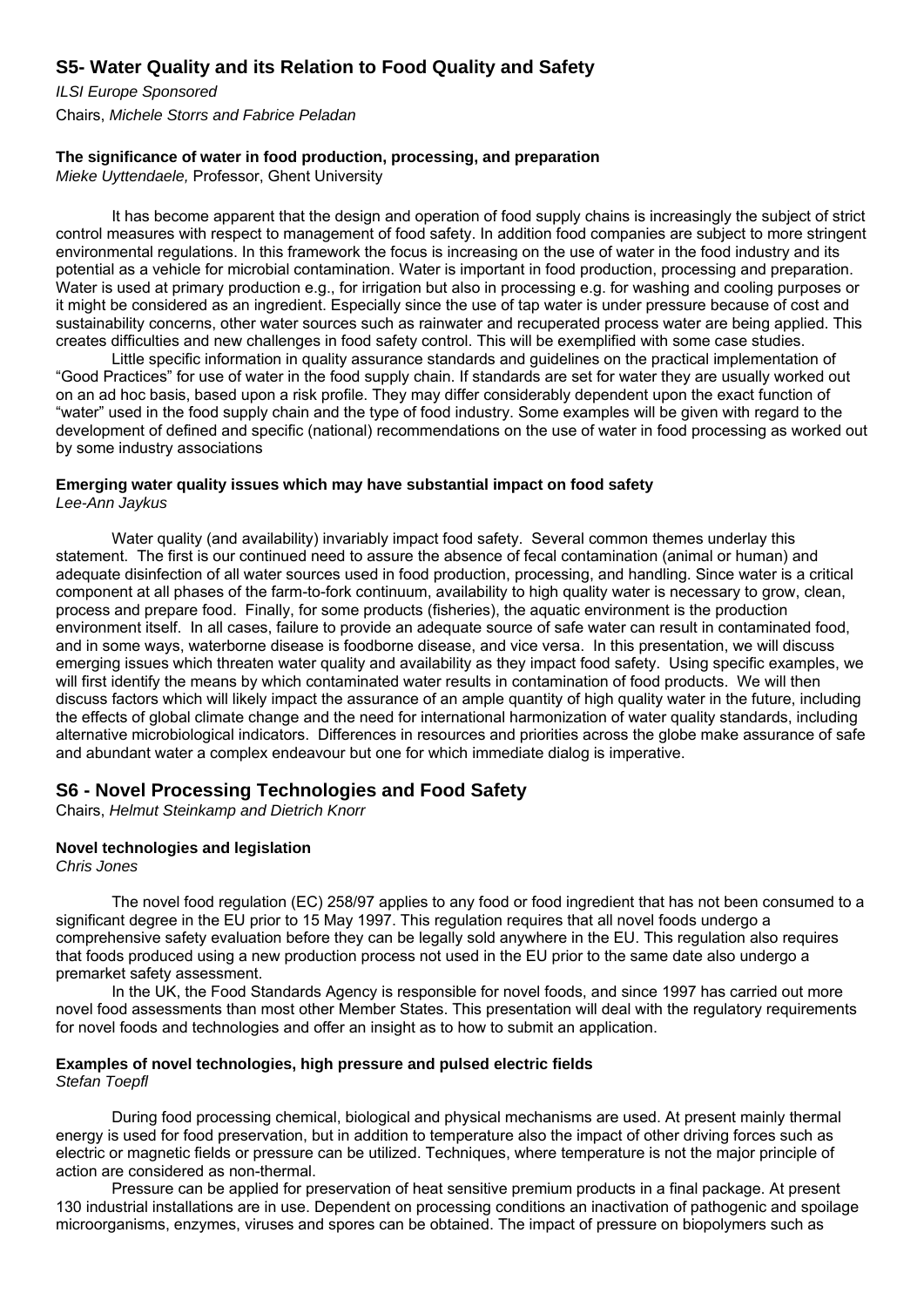starch or proteins allows a targeted structure modification. Nevertheless also side effects and undesired actions need to be taken into account with regard to food safety and quality.

 Electric field application causes permeabilization of cell membranes. Pulsed electric fields can be utilized to enhance mass transport in plant or animal tissue as well microbial inactivation. Due to its minor impact on proteins and nutrients the continuous preservation technique is particularly applicable to heat sensitive media. The technique is commercialized at present. Besides the desired actions electrochemical reactions might cause electrode erosion as well as changes in product quality.

 In addition to understanding of desired process-product interactions successful industry adoption requires knowledge on potential undesired actions. Scalability, industrial applicability and adoption as well as process control options will be discussed, exemplarily.

## **S7 - Prepared but Not Ready-to-Eat Foods**

Chairs, *Han Joosten and Andy Davies*

#### **Microbiological safety issues with prepared but not ready-to-eat foods: a category doomed for extinction?**  *Paul Hall*

 Prepared but not ready-to-eat (NRTE) foods are made with ingredients that are not fully cooked and require further cooking to assure microbiological safety. NRTE products are being recognized as a vehicle for foodborne outbreaks. There have been several salmonellosis outbreaks associated with these types of products. There are several commonalities with these foods including many are frozen and many can be cooked in the microwave oven. An analysis of the contributing factors to these outbreaks show that the consumer is often confused over the raw versus cooked nature of the product and that consumers often did not follow package cooking instructions. It is critical that consumer cooking instructions for NRTE products be simple to follow and that they be properly validated by the manufacturer to deliver the proper level of lethality against target pathogens. Microwave heating is known to be variable in nature and presents unique challenges to properly validating consumer heating instructions. Even if cooking instructions can be properly validated, there is still the significant challenge of ensuring that the consumer will follow them. Recognizing the challenges and complexities surrounding the safety of NRTE foods, regulators are moving closer to treating these foods like ready-to-eat foods (RTE) requiring, for example, that NRTE ingredients be free of pathogens. It is apparent that the distinction between NRTE and RTE foods is becoming blurred and the whole category of NRTE foods may fade away.

## *Salmonella* **in prepared but not ready-to-eat foods**

*Ian Williams* 

 An estimated 1.4 million *Salmonella* infections occur annually in the United States with approximately 30,000 culture-confirmed cases reported each year to the Centers for Disease Control and Prevention. In the past several years a number of prepared, but not ready-to-eat foods have been implicated in *Salmonella* outbreaks including stuffed chicken products, chicken nuggets, chicken strips, frozen pizzas, and frozen pot pies. In particular, frozen, microwavable foods are increasingly being recognized as a vehicle for *Salmonella* outbreaks. This presentation will review the epidemiology of these outbreaks including the recent outbreak of >350 *Salmonella* I4,[5],12:i:- infections in 39 States linked to a single brand of commercially produced frozen pot pies. Approximately 70% patients in this outbreak reported cooking the pies in a microwave. Of case-patients who ate a pot pie cooked in a home microwave, only one-third reported knowing the wattage of their microwave oven. Of the case-patients who ate a pot pie cooked in microwave outside of the home, approximately 10% reported knowing the wattage. These outbreaks have identified consumer confusion over the raw or cooked nature of these products and have revealed issues with inadequate labeling as well as consumer responses to labeling information which affect food safety. These outbreaks highlight the need for frozen foods that are not ready-to-eat to be thoroughly cooked; such foods should be clearly labeled and cooking instructions should adequately address how variability in output wattage of microwaves affects cooking times.

## **S8 - Allergens in Food**

Chair, *Sigrid Haas-Lauterbach*

#### **Patterns and prevalence of food allergies – implications for food allergen management**  *Clare Mills*

 Concerns about food allergies have increased over the last 20 years, and in response to this the European Commission, through the Directorate Géneral for Research, has funded a series of projects focused on food allergy under successive tranches of funding known as Framework Programmes (FP). The lack of good quality data on how many people suffer from food allergies, which foods they react to, how much of a food can cause a problem, has been hampering the development of effective management strategies to optimize the quality of life for allergic patients. There is also no data on the impact of food allergies on quality of life or an estimate of its cost to society. The EuroPrevall project, funded through FP6, brings together a multidisciplinary partnership to address these issues. Cohorts spanning the main climatic regions of Europe have been developed in infants through a birth cohort, community surveys in school-age children and adults and an outpatient clinic study and a meta analysis undertaken on epidemiology data already available in the literature. Confirmatory double-blind placebo controlled food challenge diagnosis has being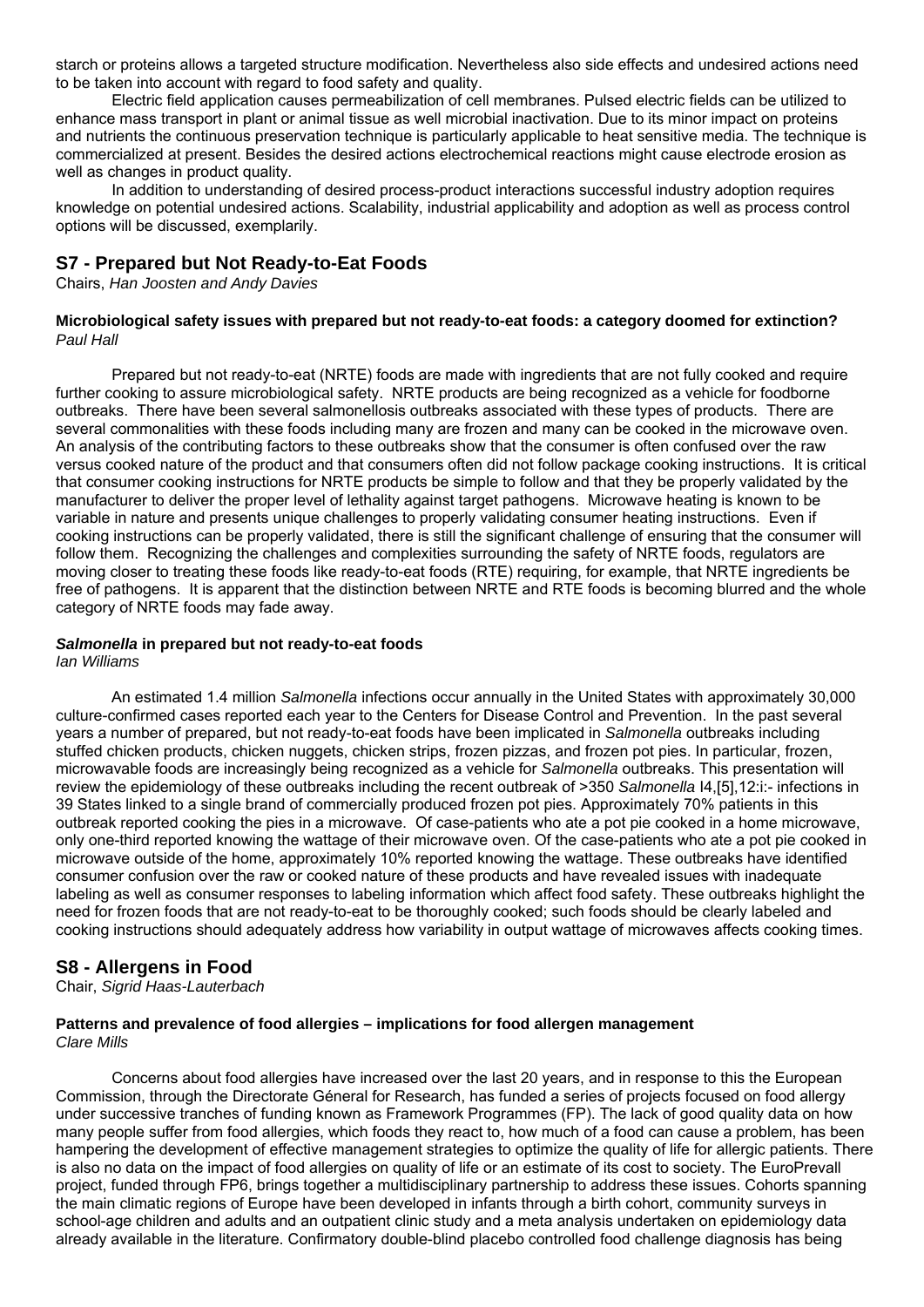undertaken using foods as they are eaten with titrated doses to allow no-effect and lowest-observable effect levels for allergenic foods to be determined. The cohorts are also facilitating validation of novel *in vitro* diagnostics through the development of the EuroPrevall serum bank. Complementary studies in Ghana, Western Siberia, India and China are allowing insights to be gained into how different dietary patterns and exposure to microorganisms affect patterns and prevalence of food allergies. This also builds on networks developed through an allied project, Glofal, led by Maria Yazdanbakhsh which is taking tools and approaches developed in EuroPrevall and other EU-funded projects, to study food allergies in Ghana, Gabon and Indonesia with particular reference to the role parasitic infections and parasitic diseases may play in development of allergies. New instruments to assess the socioeconomic impact of food allergy have been developed and are now being applied in the EuroPrevall cohorts, which will allow an assessment to be made of the burden this disease places on allergy sufferers and their communities.

#### **Harmonisation of food allergen testing**

#### *Roland Ernest Poms*

 In recent years various allergen detection methods have been published and test kits have become commercially available. Due to the nature of the analytes (usually allergenic proteins, specific marker proteins, or specific DNA markers) and their susceptibility to various processing effects, reliability and comparability of results has posed a great challenge. Often processing and matrix effects hamper the extraction efficiency and the quantitative analysis of allergens or markers in food products. Both Reference Methods and Reference Materials are urgently needed in the field of allergen testing. For the time being, ELISA based methods and Lateral Flow Devices will remain the major tools in routine analysis. However, it is imperative for testing laboratories to validate the method that is employed for their specific purpose and the specific food product. Currently the EU-funded Network of Excellence, MoniQA [\(www.moniqa.org\)](http://www.moniqa.org/), is working towards the harmonisation of monitoring and control strategies for food quality and safety assessment, and thus focuses on performance criteria for methods used to analyse foods and food products for safety and quality. The main focus of the Network is rapid methods and their applicability and reliability in routine testing for safety of foods and food products. The presentation will give an overview of the first harmonised validation protocol on food allergen detection via quantitative ELISA (MoniQA and AOAC), the design and production of urgently needed Reference Materials RMs (new are incurred RMs of egg and milk in baked products), recently initiated method validation studies, and a user-friendly database as a practical decision making support tool.

#### **Plenary Session 3**

Chair, *Hilde Kruse*

#### **Nanotechnology: its Safety Impact on Food Production**

*Mohammad Qasim Chaudhry*, Central Science Laboratory

 Like other sectors, recent advances in nanotachnology are promising to revolutionise the food and healthfood sectors. Although the level of current nanotechnology applications in the EU's food sector is only marginal, an increasing number of products is available worldwide. Nanotechnology applications in the food and healthfood sector are also anticipated to grow rapidly in the coming years. The new technological developments have, however, also raised certain concerns over the safety of nanomaterials to consumers' health. This presentation will highlight the current state of nanotechnology developments in this area, and will discuss the likely benefits and potential risks of nanotechnology applications for food and related sectors.

#### **More Foodborne Outbreaks – Does it Indicate the Food is Less Safe?**

*Ian Williams*, Centers for Disease Control and Prevention

 Foodborne illnesses are an important health burden in the United States. Though most illnesses are sporadic, more than 1,200 foodborne disease outbreaks resulting in more than 27,000 illness are reported annually. Most of these illnesses are preventable. Prompt and effective outbreak investigations are necessary to not only remove contaminated food from the market and prevent further illnesses, but also to focus prevention strategies on critical contamination points in the path from farm to table. The epidemiology of foodborne disease outbreaks continues to change as a result of increased centralization, industrialization, and globalization of the food supply. Major improvements have been made to the United States public health laboratory infrastructure in the past decade with the implementation of PulseNet, the national molecular subtyping network for foodborne disease surveillance. PulseNet participants perform standardized molecular subtyping (or "fingerprinting") of foodborne disease-causing bacteria by pulsed-field gel electrophoresis (PFGE). Recently Enteric Diseases OutbreakNet, a national network of epidemiologists and other public health officials who investigate outbreaks of foodborne, waterborne, and other enteric illnesses, has been formed in the United States. Both of these systems have made it easier to identify foodborne disease outbreaks including a number of high profile investigations linked to items such as fresh produce, frozen pot pies, peanut butter containing foods, and prepacked cookie dough. In particular, these systems have indentified an increasing number of outbreaks resulting from industrial contamination events effecting persons in multiple states and countries. This presentation will review changes to the food safety system, as well as our ability to detect and investigate foodborne disease outbreaks, to examine if our food is less safe today.